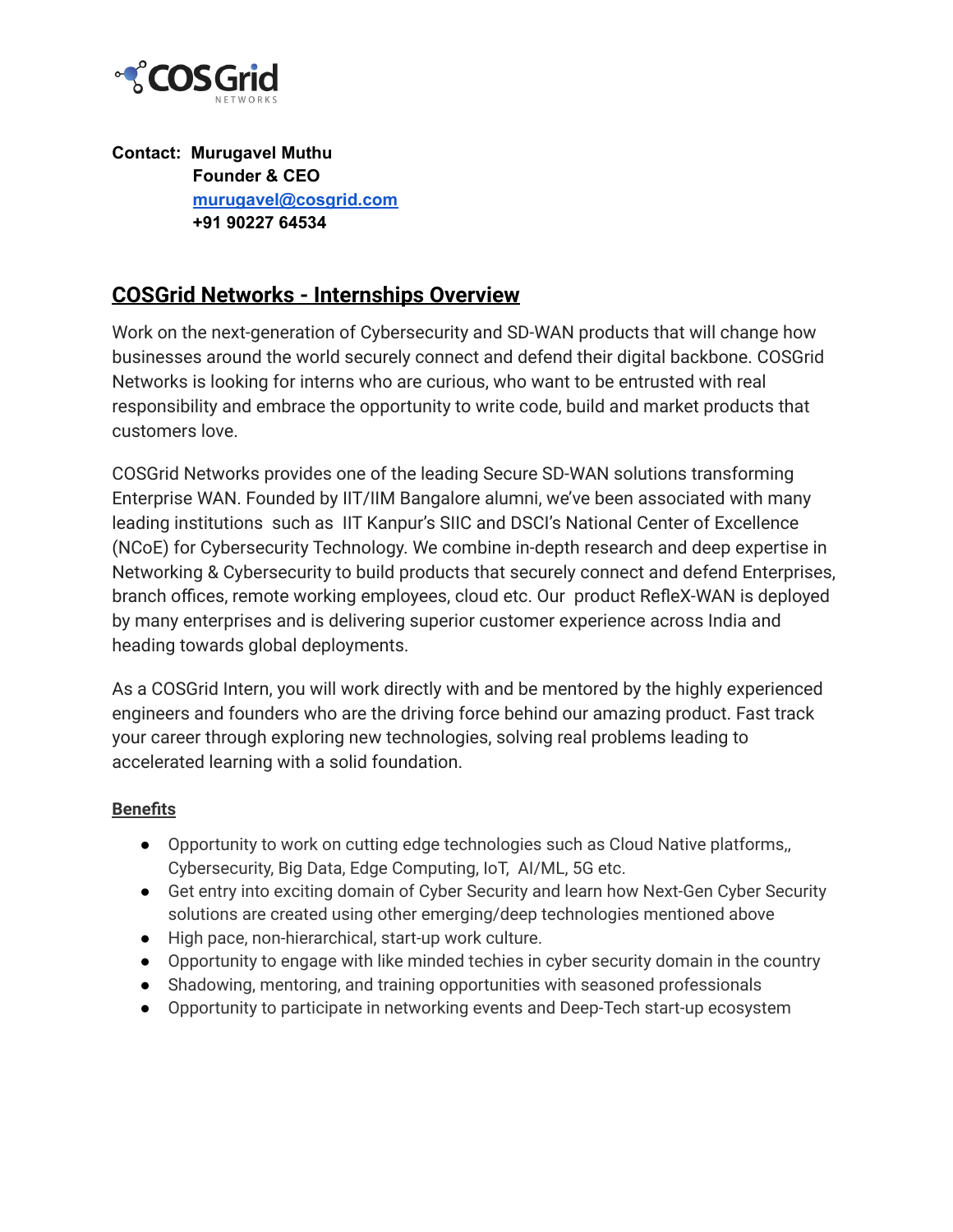

## **1. Position: Backend Developer & ML Intern**

#### **Responsibility**:

We are looking for a talented Backend Developer/ML Intern, you'd be responsible for building the core applications that power the COSGrid platform. You'd be implementing web services with business logic, building APIs, analytics, ML insights and scale out existing infrastructure in Python and Django.

- Understand the product requirements and implement them as per specifications
- Develop efficient, reusable and reliable Python based web services features
- Build RESTful APIs and work with front-end developers for integration
- Develop high performing & scalable/distributed big data processing applications
- Improve the functionality of existing systems and optimize the performance
- Researching new tools/ technologies / processes and adopting them in work
- Write well-crafted, well-tested, readable, reusable modules and maintainable code

### **Skills Required**

- Experience building web applications in Python based web frameworks such as Django, Flask. REST API experience preferred.
- Have great problem-solving skills and have knack for writing clean Python code
- Deep understanding of OOPS and software engineering principles
- Strong Familiarity with databases: relational DBs, no-SQL DBs and Big Data
- Understanding of fundamentals behind a secure and scalable application
- Familiarity with Cloud tech such as AWS and micro services is advantage
- B. Tech or M. Tech in Computer Science or related field (70% more aggregate)
- Understanding of AI/ML concepts and Numpy, Pandas, Scikit-learn (preferred)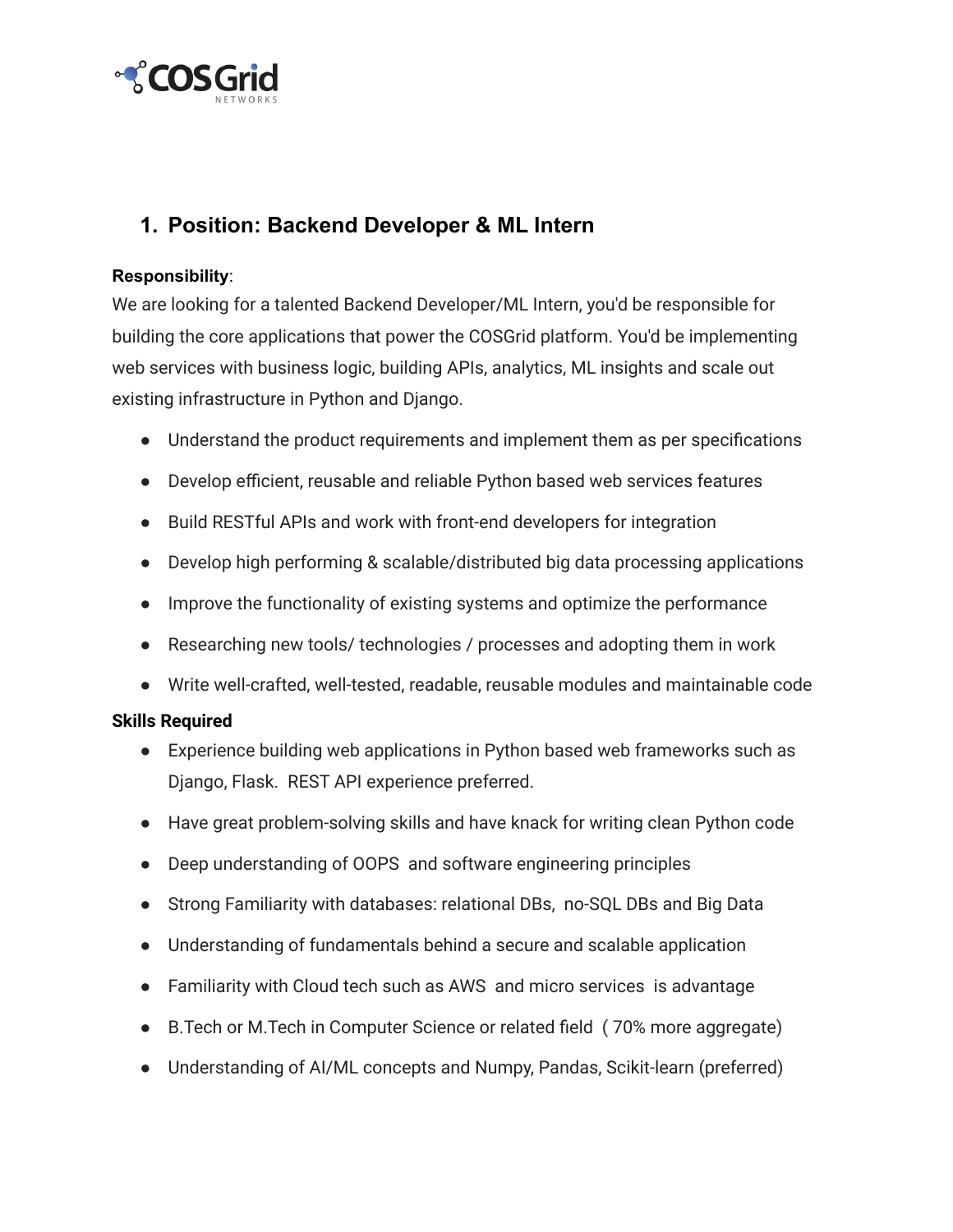

## **2. Front-end Developer Intern**

We are looking for a talented Front-end Developer Intern who can take ownership and want to lead the product development. And share our passion in redefining the way networks and connectivity are built and managed. If this is the next challenge you seek, read further.

### **Responsibilities**

You'd be responsible for developing new user-facing features working closely with product management, and development teams.

- Interact with the product management team to understand the requirements
- Build high-quality, robust features; create elegant, responsive and interactive interfaces across multiple devices.
- Work with Backend engineers on the design and implementation of features
- Write well-crafted, well-tested, readable, reusable modules and maintainable code
- Participate in code reviews to ensure code quality and distribute knowledge

### **Qualification & Skills Required**

- Strong experience in Javascript, TypeScript, HTML5, CSS / SASS
- Familiar with JavaScript framework/libraries such as Angular, React is preferred.
- Strong in OOP, Functional, Reactive Programming and MVC concepts in JavaScript
- Solid grasp of RESTful web services and websockets
- Familiarity with d3.js or other chart libraries is preferred.
- Basic knowledge of image authoring tools such as Gimp or Photoshop is a plus.
- Experience debugging using tools like Chrome Developer Console
- Team player with excellent communication skills.
- B.E / B.Tech or M.Tech in Computer Science or related field is required with (more than 70% aggregate preferred)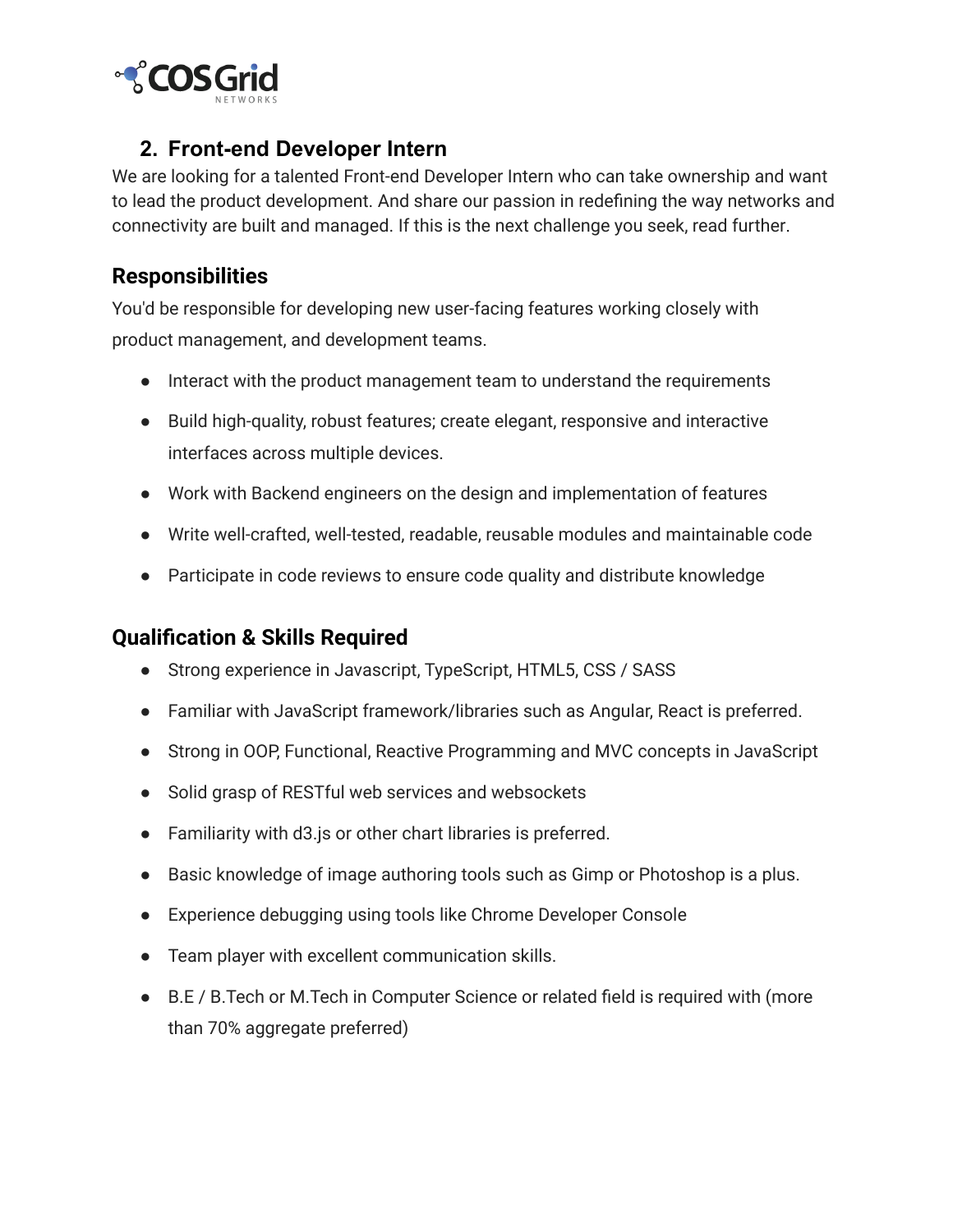

## **3. Software Engineer - Systems & Networking Intern**

The ideal candidate has extensive knowledge with TCP/IP, Unix system APIs, and has a strong grasp of sockets. This is a great opportunity to work with COSGrid SD-WAN products while expanding your knowledge and developing your skills in network security.

### **Responsibilities**

- Design , development and test the software of C-Edge product
- Implement new features according to identified specs
- Research, investigate and define new areas of technology to enhance existing product; re-evaluate the design and implementation of current source code.
- Maintain and document code using a source control system.

## **Qualification & Skills Required**

- Working knowledge of C/C++, TCP/IP networking, Unix system APIs, Strong grasp of sockets and IPC mechanisms a plus.
- Strong knowledge of C and data structures required.
- Excellent problem solving and troubleshooting skills.
- Knowledge of Python or Go lang preferred
- Relational database skills is an asset
- Capable of switching focus in various situations and apply themselves to quickly learning new technologies and adopting new methodologies.
- B.E / B.Tech or M.Tech in Computer Science or related field is required with (more than 70% aggregate preferred)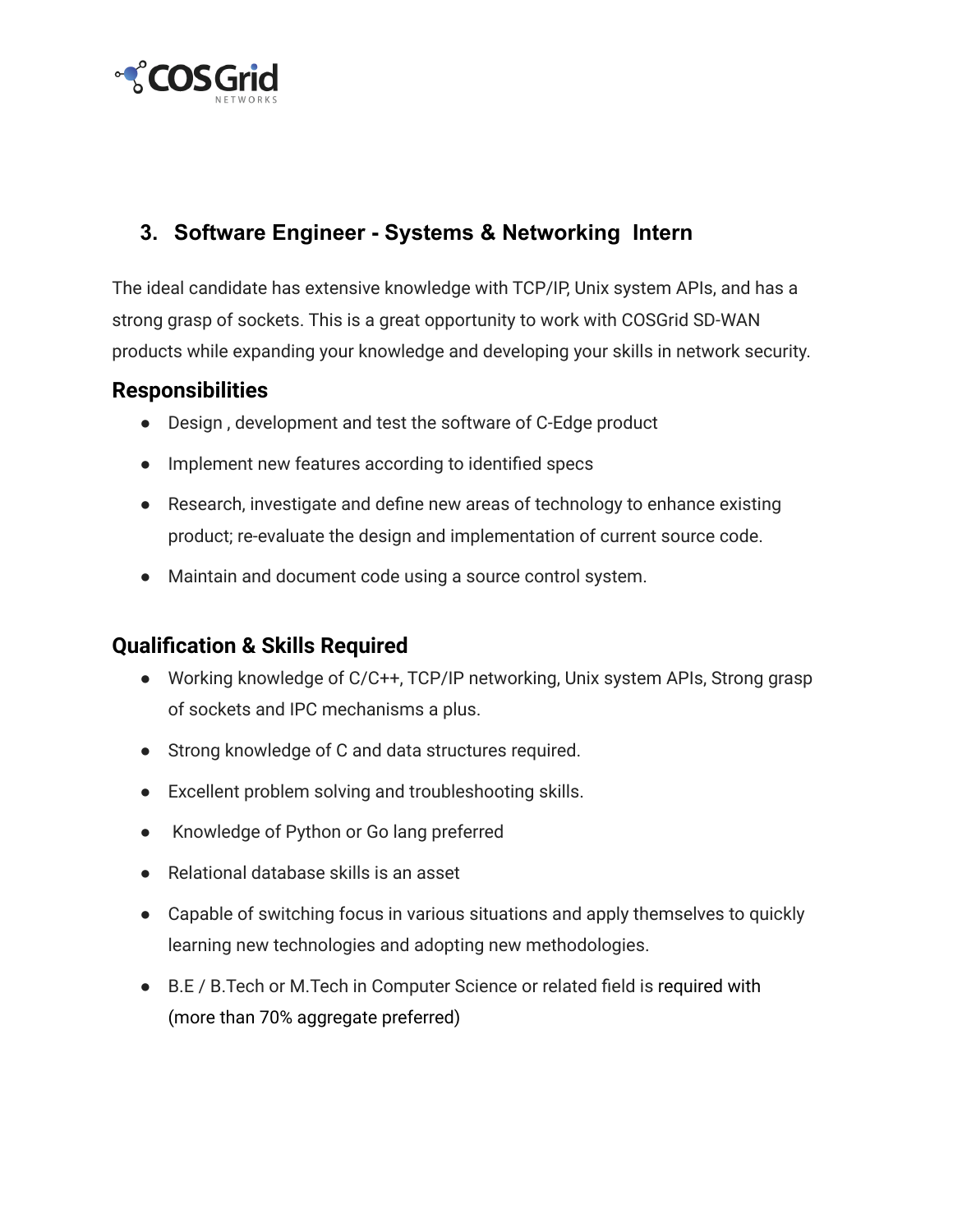

# **4. Cloud Operations Engineer - Python Automation**

The ideal candidate is passionate about running and automating in Cloud, Networking and Storage and thinks big picture. Think worst case scenarios and run 100% uptime infrastructure.

## **Responsibilities**

- Build upon the infrastructure that supports delivery of our products and services
- Work with our Engineering Team to build tools and establish processes that can help developers deploy and release their code seamlessly
- Create automation tools for building, provisioning of servers and DevOps
- Ensure 24/7 Global availability of the COSGrid Security Cloud
- Help automate systems for 24x7 monitoring and failure recovery.
- Proactive operations through monitoring, routine audits, patching, upgrading systems, capacity planning and benchmarking.

### **Qualification & Skills Required**

- Excellent scripting skills and experience Python and Bash
- Exhibit strong working knowledge of Linux/UNIX system administration skills
- Linux/Unix Knowledge of cloud infrastructure (firewalls, DNS, DHCP, NAT)
- Knowledge of Virtualization, Cloud , Services, API, Docker and Kubernetes preferred
- Ability to learn quickly and adapt to changing needs of the system
- Strong problem solving, verbal and written communication skills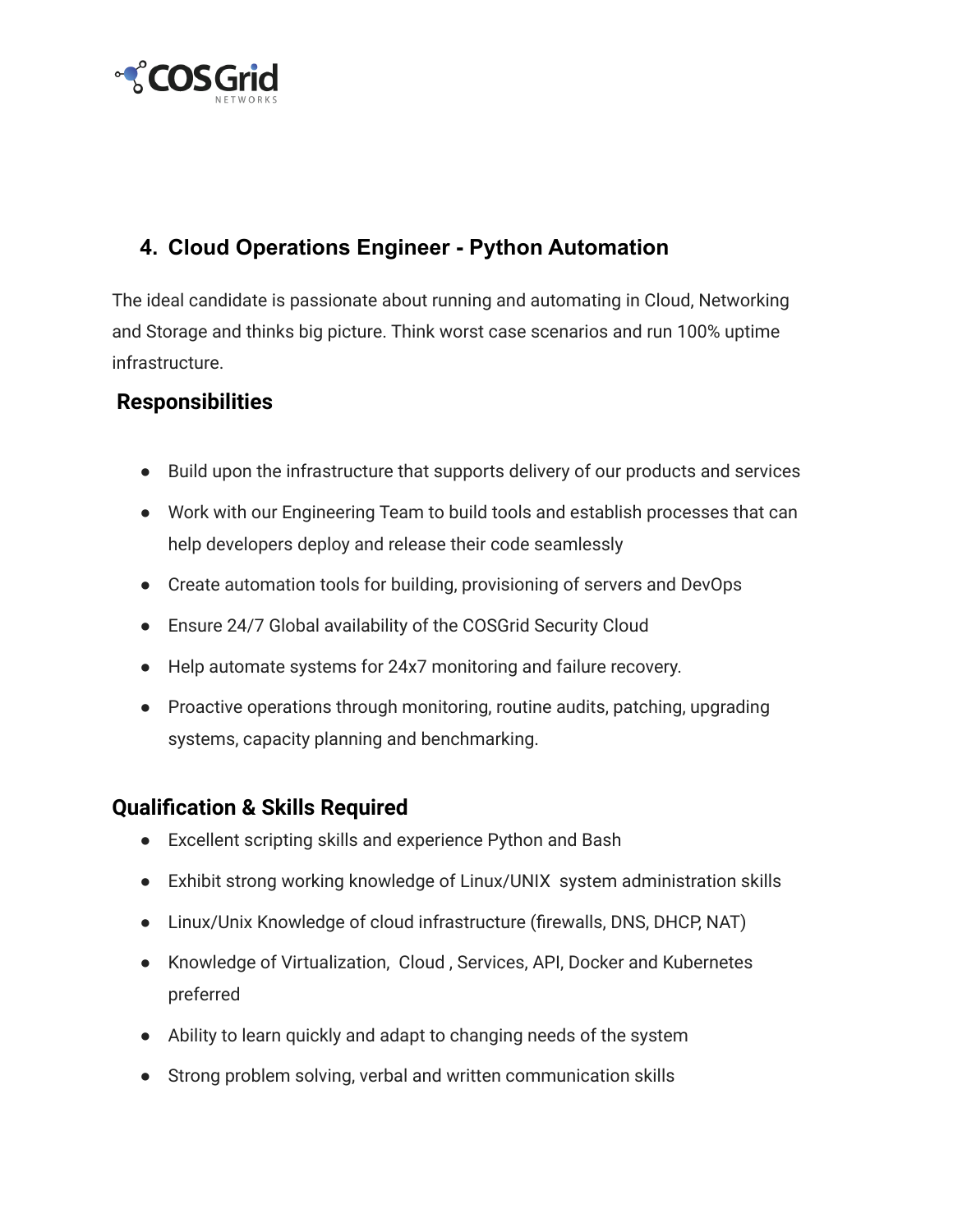

● Bachelors or Masters in Computer Science, Cybersecurity, Cloud Security, or a related field

### **5. Security Research Engineer Intern**

We are looking for a high-energy, talented Security Research intern. As a Security Engineer, you will take part in product content development and build logics and signatures to mitigate emerging security threats. You will analyze protocols and investigate various attacks utilizing network analysis tools and modern data analysis frameworks.

#### **Responsibilities**

- Analyze network protocols and develop IPS signatures and App rules that fulfills COSGrid Cloud product engines.
- Analyze malware threats and author generic signatures
- Develop automation scripts to aid in research and analysis tasks
- Enhance product accuracy and its ability to detect new threats in the dynamically-changed security landscape.
- Log analysis to identify new threats
- Utilize Data Warehouse with big-data technologies to support your work.

#### **REQUIREMENTS**

- Hands-on experience in the cyber-security threats, techniques and tools
- Knowledge of networking architecture and protocols (TCP/IP, DNS, SSL, HTTPS).
- Understand the cyber-security landscape, and common attack scenarios: Malware C&C, Drive-by attacks, Phishing, Network scans, etc.
- Experience (**Hands-on**) with Wireshark and PCAP analysis.